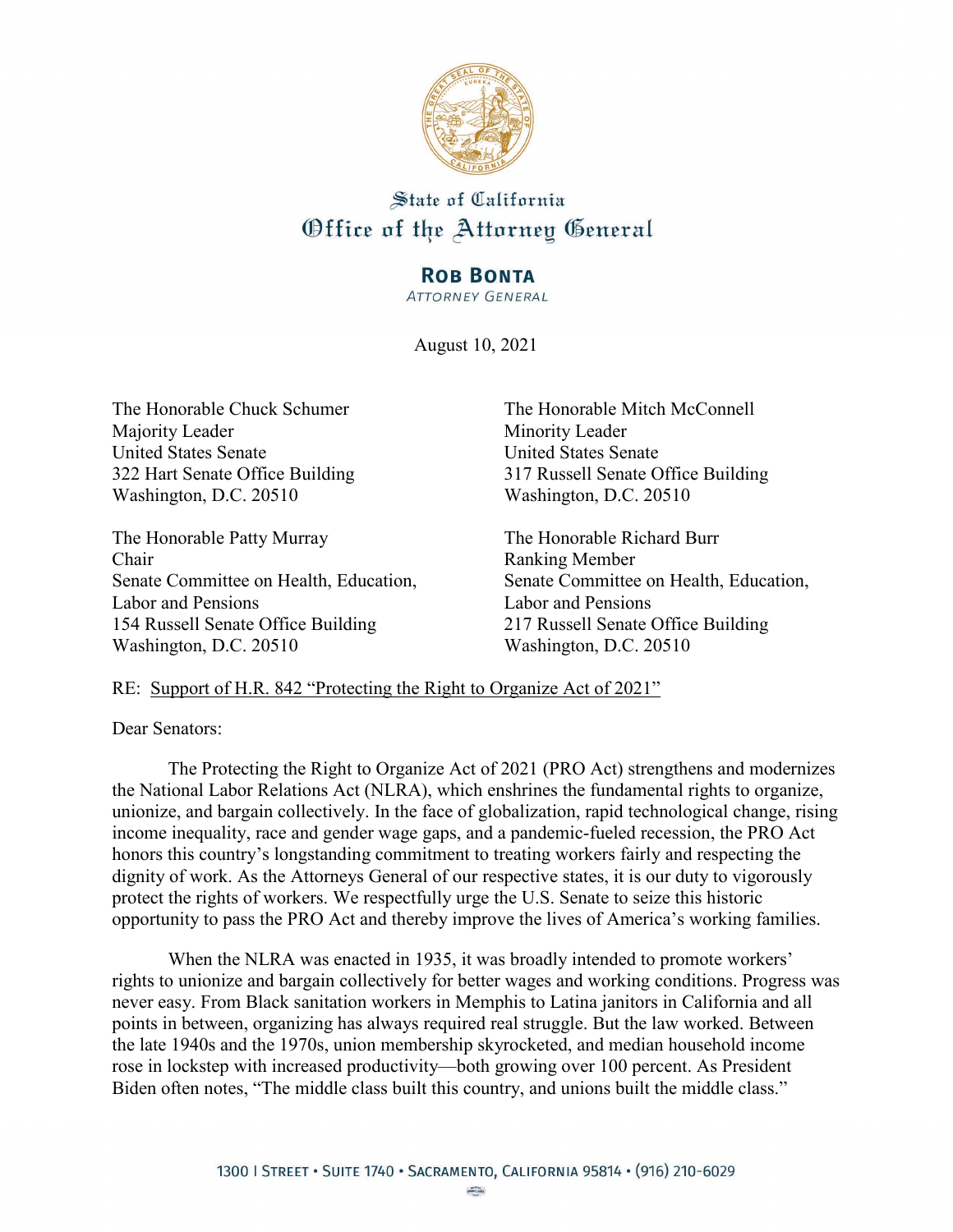The Honorable Chuck Schumer The Honorable Mitch McConnell The Honorable Patty Murray The Honorable Richard Burr August 10, 2021 Page 2

 $\overline{a}$ 

But the Act's guarantees and protections have not stood the test of time. Today, just 12 percent of American workers are represented by a union—down from 27 percent in 1979. And this decline in union membership has contributed significantly to a historic rise in income inequality. Despite rising labor productivity, median earnings have barely budged upwards over the past four decades.

This dramatic decline in union membership is no accident. It tracks the rise in corporate opposition to organizing and aggressive anti-union campaigns. Indeed, these campaigns, which often spare no cost, seek to intimidate workers and often falsely imply that unionization will lead to mass layoffs or the closure of the workplace. And they employ a wide range of other pernicious tactics. To combat union drives, employers routinely enforce disciplinary rules with more frequency against pro-union workers, engage in pretextual retaliatory firings, interfere with union elections, hire union-busters, employ delay tactics, and impart misleading information via mandatory captive-audience meetings. Compounding this range of problems, the penalties for such unlawful tactics are insufficient to provide a serious economic disincentive. Unsurprisingly, one out of five union election campaigns involves a charge that a worker was illegally fired for union activity.

The PRO Act is comprised of commonsense reforms to the NLRA designed to curb these abusive practices and, more generally, restore the law's original purpose of encouraging unionization.<sup>[1](#page-1-0)</sup> Restoring that purpose benefits all workers. Compared to their non-union counterparts, union members earn 10 to 15 percent higher wages, are more likely to have employer-sponsored benefits (like health insurance, paid sick days, and pensions), experience less wage theft, and are less reliant on public benefits.

Importantly, in the midst of our national conversation about racial inequality in all its forms, we must not shy away from hard truths. Workers of color have suffered the worst effects of rising income inequality in recent decades and they have suffered a disproportionate burden from the COVID-19 recession. For example, Black and Latina women have lost jobs at a rate three times higher than that of white men during the pandemic. Unions are a critical antidote to these disparate outcomes; the benefits of the PRO Act will be magnified for workers of color. According to one recent study, among nonwhite families, union members had a median wealth that was nearly five times the wealth of their non-union counterparts, and they were 50 percent more likely to have a retirement savings account.

<span id="page-1-0"></span><sup>&</sup>lt;sup>1</sup> Some critics, including South Carolina Attorney General Alan Wilson, wrongly contend that the Pro Act will "forc[e] someone to be a member of a union against their will." The Act does no such thing. On the contrary, it merely enshrines the freedom of workers to enter into collective bargaining agreements that call for "fair share fees." These are fees that cover the costs of bargaining, contract administration, and grievance processes that unions are required by law to undertake on behalf of all (union and nonunion) members of a collective bargaining unit.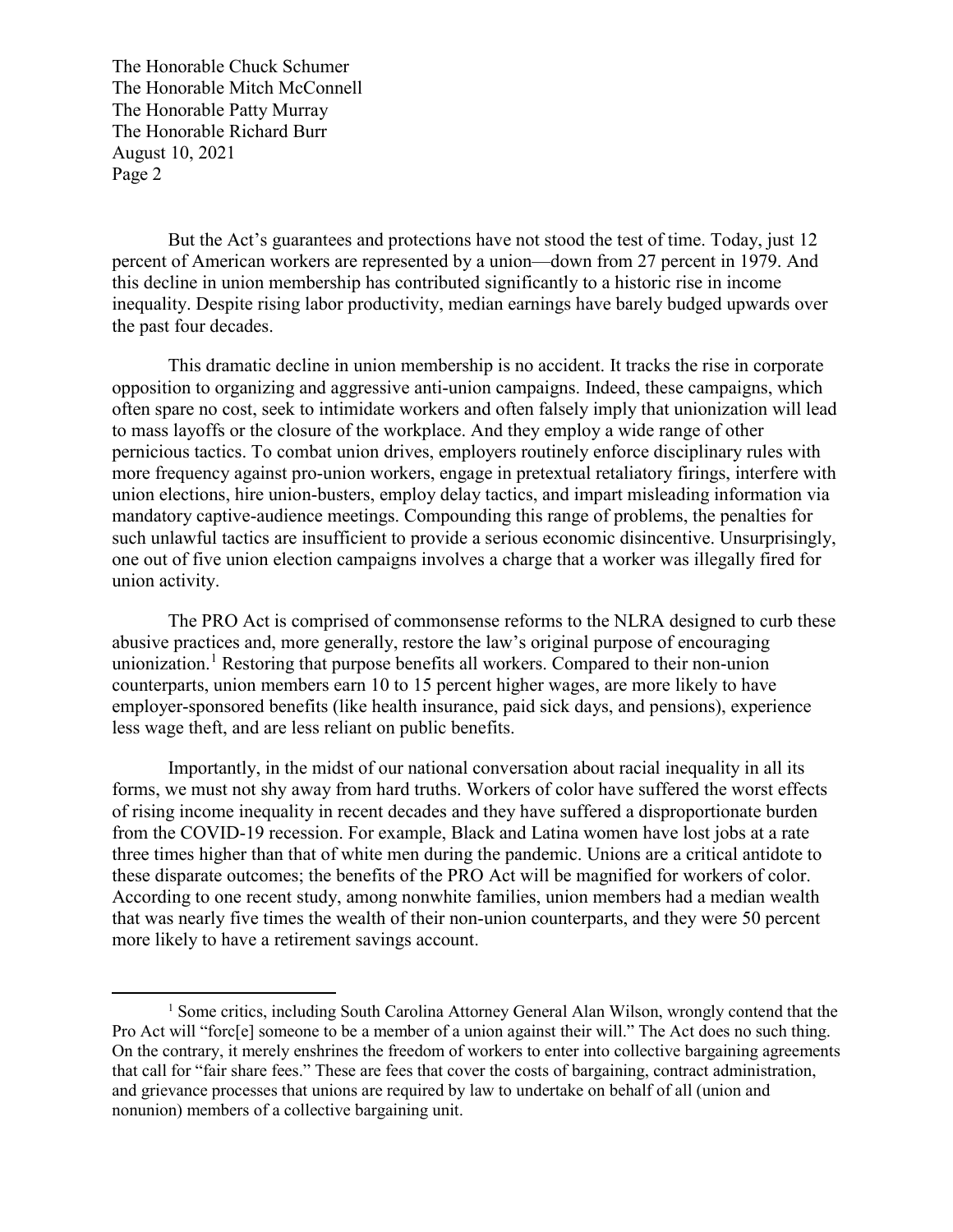The Honorable Chuck Schumer The Honorable Mitch McConnell The Honorable Patty Murray The Honorable Richard Burr August 10, 2021 Page 3

The PRO Act's commonsense reforms—and the associated benefits to workers—cannot come soon enough. There is growing support for unions in this country, and a growing appetite to join them. A recent Gallup survey showed that 65 percent of respondents approve of labor unions. And another recent survey found that nearly half of all nonunion workers say they would vote for a union if given the opportunity—a full 15 percentage points higher than when a similar survey was taken four decades earlier.

This is a critical moment in our history. We remain embroiled in a once-in-a-lifetime pandemic that has underscored both the daily heroism of our essential workers and the precariousness of their daily circumstances. Passing the PRO Act will help restore the ability of our nation's workers to organize and bargain collectively for better pay and improved working conditions. It will also reduce racial inequities and help stem the tide of rising income inequality. We respectfully urge the Senate to pass the Pro Act.

Sincerely,

ROB BONTA California Attorney General

WILLIAM TONG Connecticut Attorney General

KARL A. RACINE District of Columbia Attorney General

 $Bia - E$  final

BRIAN E. FROSH Maryland Attorney General

PHILIP J. WEISER Colorado Attorney General

nneng

KATHLEEN JENNINGS Delaware Attorney General

KWAME RAOUL Illinois Attorney General

MAURA HEALEY Massachusetts Attorney General